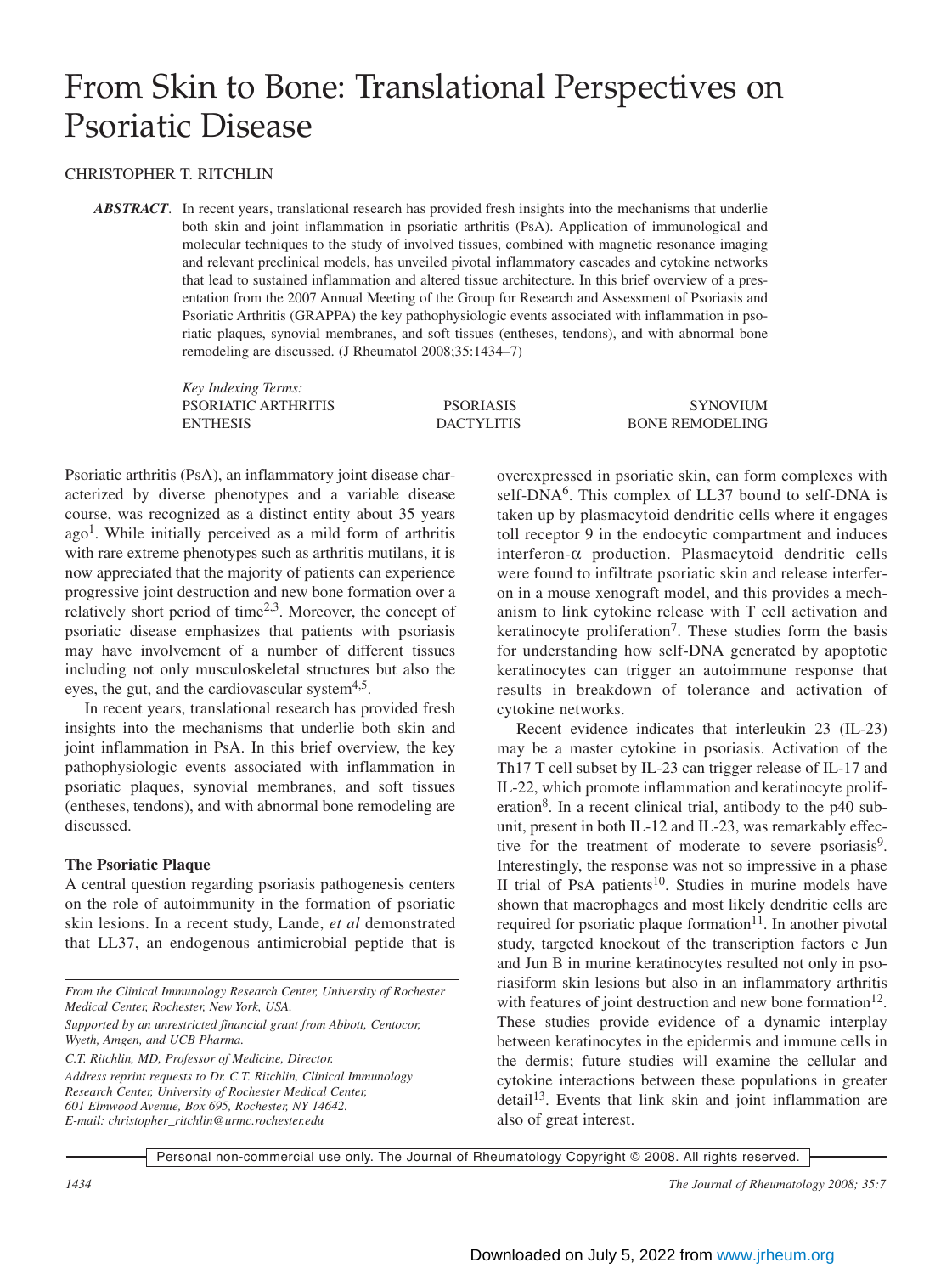# **The Synovium**

The unusual appearance of the psoriatic joint, namely the absence of periarticular osteopenia, the tendency for a ray distribution in an asymmetric pattern, and the presence of large eccentric erosions, suggests a synovial pathology distinct from rheumatoid arthritis (RA). Detailed analyses of synovial biopsy and surgical specimens have provided intriguing insights into some unique features in psoriatic synovial membranes. One of the most striking is a tortuous macroscopic appearance of synovial blood vessels in psoriatic but not rheumatoid synovium<sup>14</sup>. Similar vascular morphology was also observed in psoriatic skin. *In situ* hybridization studies revealed that psoriatic synovial vasculature expressed higher levels of VEGF and angiopoietin  $(Ang)2$  compared to rheumatoid specimens<sup>15</sup>. VEGF is of particular interest because it can promote osteoclast formation when combined with nuclear factor-κB ligand (RANKL) and paradoxically new bone formation in synergy with transforming growth factor- $\beta^{16,17}$ . These apparently antagonistic actions may account for the extensive erosions and periostitis observed in some psoriatic joints.

Other studies have highlighted the presence of CD163 positive macrophages in psoriatic tissue (also identified in the colonic tissue from patients with Crohn's disease) and a relative decline in the number of infiltrating T cells coupled with increased neutrophils in psoriatic compared to rheumatoid synovial membranes<sup>18</sup>. Lastly, ectopic lymphoid neogenesis was also identified in psoriatic membranes despite the absence of antibodies to citrullinated proteins $19,20$ . The cytokine profile in psoriatic membranes is characterized by Th1 pattern (interferon-γ and IL-2 but not IL-4, IL-5), and monokines such as tumor necrosis factor- $\alpha$  (TNF- $\alpha$ ) and IL-1 have also been identified<sup>21</sup>. A prominent role for IL-17 in the psoriatic joint has been proposed but is not yet proven.

# **Enthesitis and Dactylitis**

Both enthesitis and dactylitis are cardinal clinical manifestations associated with PsA, and investigators have begun to unravel their pathological and anatomical basis. In magnetic resonance imaging (MRI) studies and analyses of cadaver specimens, McGonagle, *et al* have proposed the concept of the synovio-entheseal complex<sup>22</sup>. In this model, the mechanically stressed enthesis in the proper genetic background liberates danger signals that activate Toll receptors and trigger subsequent inflammatory events. In addition, a functional, anatomic, and physiologic interdependence between the adjacent synovium and enthesis is proposed that may result in more generalized inflammation presumably initiated by a local stress response and microenvironmental responses. Tan, *et al* demonstrated that the extensor tendon in the distal interphalangeal joint can bifurcate to attach on the dorsal surface of the distal phalanx and also ensheath the formative nail plate and nail matrix, which may provide a link between enthesitis, distal joint inflammation, and psoriatic nail disease<sup>23</sup>. The DBA/1 mouse model, which develops ankylosing enthesitis (discussed below), provides evidence for a dominant entheseal response that does not depend on synovitis. Elegant MRI studies of psoriatic hands have demonstrated isolated flexor tenosynovitis of the digits in subjects with dactylitis<sup>24</sup>. Recent MRI studies, however, have shown bone marrow edema and synovitis adjacent to flexor tenosynovitis<sup>25</sup>. McGonagle and Benjamin have proposed a leading role for enthesitis in development of dactylitis, given the multiple attachment sites in the finger $26$ .

# **Bone Remodeling**

Any model of PsA must account for excess bone resorption and new bone formation that is often present in radiographs of peripheral joints and the axial skeleton. In normal bone, ongoing bone resorption mediated by osteoclasts is closely linked to new bone formation by osteoblasts $27$ . In psoriatic synovium, high expression of RANKL by synovial fibroblastoid cells coupled with diminished expression of osteoprotegerin (OPG), a physiologic antagonist of RANKL, was observed by immunohistochemistry28. An elevated RANKL/OPG ratio favors the differentiation of osteoclasts from monocytes and tips the balance towards bone resorption. An increased frequency of circulating osteoclast precursors was also identified in the circulation and synovial tissues of PsA patients. A gradient of increasing numbers of these cells extended from vessels in the subsynovium to the bone pannus junction, where large multinucleated osteoclasts were observed in deep resorption pits. These precursors, derived from circulating CD14+ monocytes, differentiate into osteoclasts after exposure to monocyte colony-stimulating factor and receptor activator of RANKL expressed by synovial lining cells in inflamed psoriatic synovium. The frequency of osteoclast precursors in patients with PsA declined rapidly following treatment with TNF antagonists $^{23}$ .

Some factors that participate in osteoproliferation and new bone formation have recently been identified. Bone morphogenetic proteins (BMP) are pivotal molecules in bony ankylosis as shown in the DBA/1 mouse model<sup>29</sup>. Aging DBA/1 male mice, when caged together, become extremely aggressive and develop an ankylosing enthesitis, which has features that are similar to the pathology observed in psoriatic joints $30$ . The BMP are required for the formation of new bone, as shown by a significant decline in ankylosis following treatment of these mice with the BMP antagonist noggin. Increased expression of BMP signaling molecules was also seen in bone obtained from the calcaneal bone biopsy from a patient with ankylosing spondylitis (AS). Another recently identified molecule, Dickkopf-1 (DKK-1), is induced by TNF, and inhibits osteoblast function. DKK-1 is upregulated in RA, thereby providing a rationale for the impaired bone repair mechanism that occurs in the rheumatoid joint<sup>6</sup>. Interestingly, serum DKK-1 levels were low in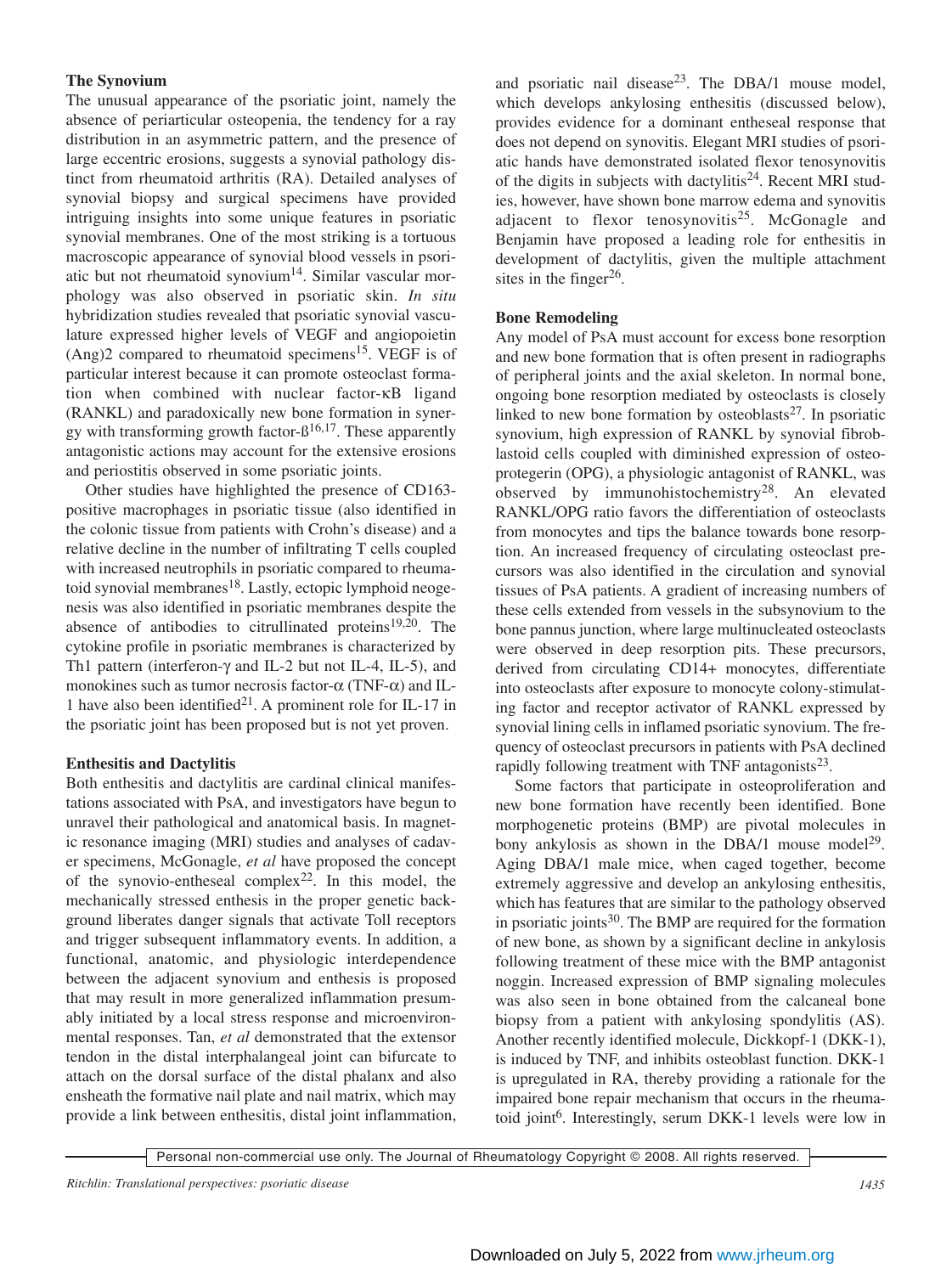patients with AS, a situation that might contribute to the osteoproliferation characteristic of this disorder; however, the level of DKK-1 in PsA is not known. One might predict that DKK-1 levels would be low in patients with ankylosis or periostitis and elevated in patients with a predominance of erosive disease. Of particular note are studies that documented the inability of TNF inhibitors to arrest bony progression in AS and raise the possibility that bone resorption and pathologic new bone formation are not coupled events31,32.

#### **Conclusion**

Over a span of 10 years, translational research has greatly increased our understanding of the pathophysiology of PsA. Studies of human tissues and animal models have disclosed a dynamic interplay between cells of innate immunity such as monocytes, dendritic cells, and neutrophils, and those of the acquired immune response, primarily T lymphocytes with a dominant role proposed for the TH17 subset in the skin. The pivotal cytokines TNF and IL-23 are at the apex of the inflammatory response and thus are particularly effective therapeutic targets, although the importance of IL-23 in the joint has not been established. The enthesis may be the anatomic link between local biomechanical events and systemic inflammation that ultimately results in altered skeletal remodeling. The unusual bone phenotypes arise from enhanced activity in the RANKL signaling pathway, and both BMP and DKK-1 likely contribute to pathologic new bone formation, although the details of these pathways have not been fully elucidated. Collectively, the studies described here provide a tantalizing glimpse of the molecular and cellular pathways that lead to the varied clinical features of PsA. Additional translational approaches, combined with newly available sophisticated genetic analytic techniques, will dramatically deepen and expand our knowledge of disease mechanisms in psoriatic skin and bone over the next decade.

#### **REFERENCES**

- 1. Moll JM, Wright V. Psoriatic arthritis. Semin Arthritis Rheum 1973;3:55-78.
- 2. Kane D, Stafford L, Bresnihan B, FitzGerald O. A prospective, clinical and radiological study of early psoriatic arthritis: an early synovitis clinic experience. Rheumatology Oxford 2003;42:1460-8.
- 3. McHugh NJ, Balachrishnan C, Jones SM. Progression of peripheral joint disease in psoriatic arthritis: a 5-yr prospective study. Rheumatology Oxford 2003;42:778-3.
- 4. Scarpa R, Ayala F, Caporaso N, Olivieri I. Psoriasis, psoriatic arthritis, or psoriatic disease? J Rheumatol 2006;33:210-2.
- 5. Ritchlin C. Psoriatic disease from skin to bone. Nat Clin Pract Rheumatol 2007;3:698-706.
- 6. Diarra D, Stolina M, Polzer K, et al. Dickkopf-1 is a master regulator of joint remodeling [see comment]. Nat Med 2007;13:156-63.
- 7. Nestle FO, Conrad C, Tun-Kyi A, et al. Plasmacytoid predendritic cells initiate psoriasis through interferon-alpha production. J Exp Med 2005;202:135-43.
- 8. Fitch E, Harper E, Skorcheva I, Kurtz SE, Blauvelt A. Pathophysiology of psoriasis: recent advances on IL-23 and Th17 cytokines. Curr Rheumatol Rep 2007;9:461-7.
- 9. Krueger GG, Langley RG, Leonardi C, et al. A human interleukin-12/23 monoclonal antibody for the treatment of psoriasis. N Engl J Med 2007;356:580-92.
- 10. Gottlieb A. Phase II, randomized, placebo-controlled study of CNTO 1275, a human interleukin-12/23 monoclonal antibody, in psoriatic arthritis, arthritis, and rheumatism. Arthritis Rheum 2008;54 (in press).
- 11. Clark RA, Kupper TS. Misbehaving macrophages in the pathogenesis of psoriasis [see comment]. J Clin Invest 2006;116:2084-7.
- 12. Zenz R, Eferl R, Kenner L, et al. Psoriasis-like skin disease and arthritis caused by inducible epidermal deletion of Jun proteins. Nature 2005;437:369-75.
- 13. Lowes MA, Bowcock AM, Krueger JG. Pathogenesis and therapy of psoriasis. Nature 2007;445:866-73.
- 14. Reece RJ, Canete JD, Parsons WJ, Emery P, Veale DJ. Distinct vascular patterns of early synovitis in psoriatic, reactive, and rheumatoid arthritis. Arthritis Rheum 1999;42:1481-4.
- 15. Fearon U, Griosios K, Fraser A, et al. Angiopoietins, growth factors, and vascular morphology in early arthritis. J Rheumatol 2003;30:260-8.
- 16. Peng H, Usas A, Olshanski A, et al. VEGF improves, whereas sFlt1 inhibits, BMP2-induced bone formation and bone healing through modulation of angiogenesis. J Bone Miner Res 2005;20:2017-27.
- 17. Aldridge SE, Lennard TW, Williams JR, Birch MA. Vascular endothelial growth factor receptors in osteoclast differentiation and function. Biochem Biophys Res Commun 2005;335:793-8.
- 18. Kruithof E, Baeten D, De Rycke L, et al. Synovial histopathology of psoriatic arthritis, both oligo- and polyarticular, resembles spondyloarthropathy more than it does rheumatoid arthritis. Arthritis Res Ther 2005;7:R569-80.
- 19. Canete JD, Santiago B, Cantaert T, et al. Ectopic lymphoid neogenesis in psoriatic arthritis. Ann Rheum Dis 2007;66:720-6.
- 20. van Kuijk AW, Reinders-Blankert P, Smeets TJ, Dijkmans BA, Tak PP. Detailed analysis of the cell infiltrate and the expression of mediators of synovial inflammation and joint destruction in the synovium of patients with psoriatic arthritis: implications for treatment. Ann Rheum Dis 2006;65:1551-7.
- 21. Ritchlin C, Haas-Smith SA, Hicks D, Cappuccio J, Osterland CK, Looney RJ. Patterns of cytokine production in psoriatic synovium. J Rheumatol 1998;25:1544-52.
- 22. Benjamin M, McGonagle D. Histopathologic changes at "synovioentheseal complexes" suggesting a novel mechanism for synovitis in osteoarthritis and spondylarthritis. Arthritis Rheum 2007;56:3601-9.
- 23. Anandarajah AP, Schwarz EM, Totterman S, et al. The effect of etanercept on osteoclast precursor frequency and enhancing bone marrow edema in patients with psoriatic arthritis. Ann Rheum Dis 2008;67:296-301. Epub 2007 Oct 29
- 24. Olivieri I, Salvarani C, Cantini F, et al. Fast spin echo-T2-weighted sequences with fat saturation in dactylitis of spondylarthritis. No evidence of entheseal involvement of the flexor digitorum tendons. Arthritis Rheum 2002;46:2964-7.
- 25. Healy PJ, Groves C, Chandramohan M, Helliwell PS. MRI changes in psoriatic dactylitis — extent of pathology, relationship to tenderness and correlation with clinical indices. Rheumatology Oxford 2008;47:92-5.
- 26. McGonagle D, Tan AL, Benjamin M. The biomechanical link between skin and joint disease in psoriasis and psoriatic arthritis: what every dermatologist needs to know. Ann Rheum Dis 2008;67:1-4.